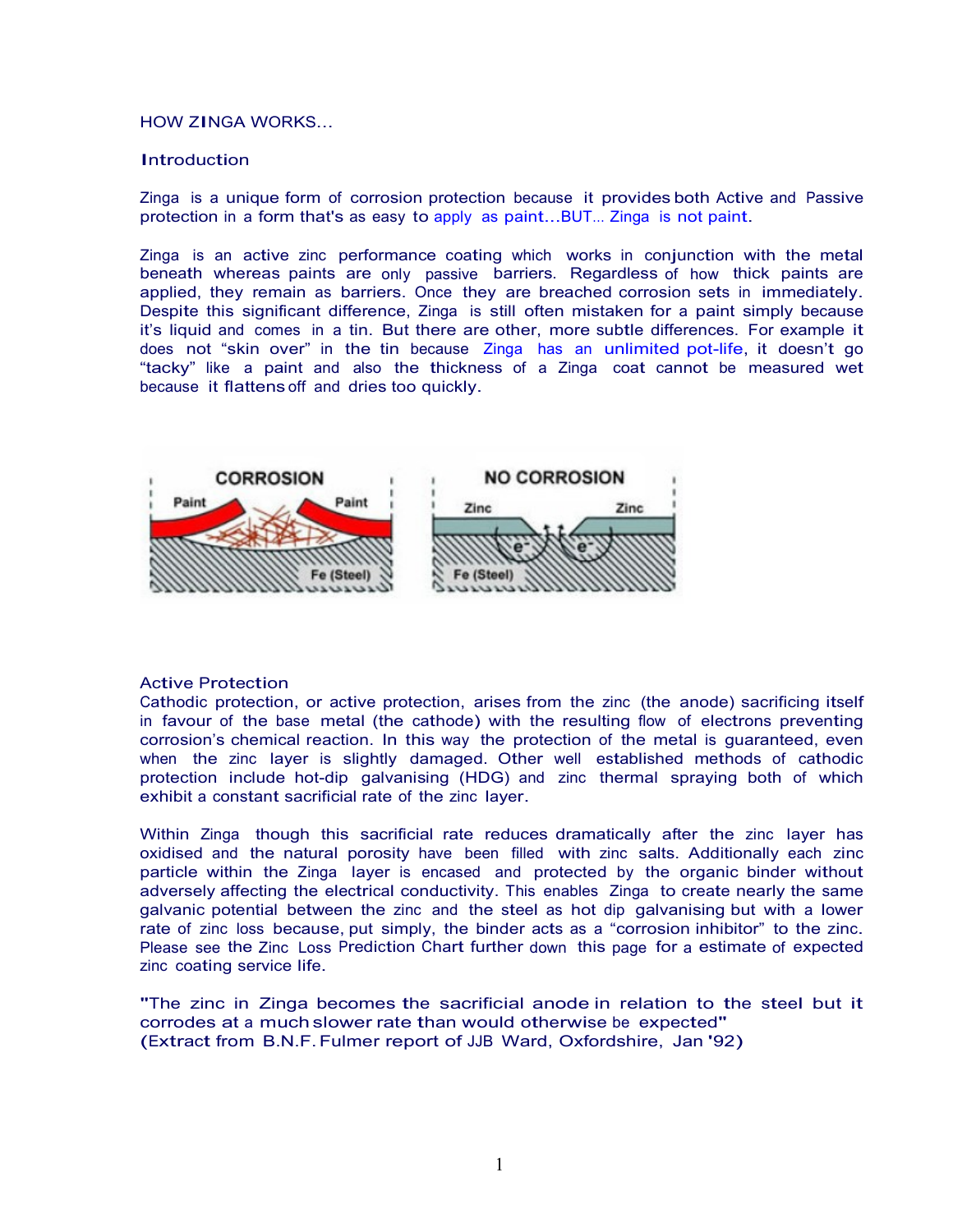

This illustration shows the minute elliptical zinc particle encased in the protective<br>organic binder. This covering does not adversely affect the electrical conductivity between neighbouring particles or the steel substrate but does ensure that the zinc in Zinga is better protected than pure zinc from the weather, abrasion, pH etc.

If the Zinga layer is sufficiently damaged to expose the base metal below, the steel would form a layer of surface rust but no corrosion would take place beneath it. In other words if the surface discolouration was removed the steel below would not be pitted or eroded. This is called "throw" and enables Zinga to protect bare metal up to 3 - 5mm or so away from where the coating ends – slightly less than new HDG. Zinc sacrificial anodes used on the steel hulls of boats below the waterline work on the same principle to protect metal in the surrounding area. Zinga is simply a different form of these anodes and is therefore sometimes referred to as a liquid anode or sheet anode when used in immersed conditions.

The ability of zinc to provide galvanic protection is a function of it's weight per given area.<br>Dry Zinga contains a minimum of 96% pure zinc by weight, the particles of which are significantly smaller than those found in most coatings. The Zinga particles small size and elliptical profile ensures maximum contact between both the individual particles and the substrate. This greater density of zinc per given area combined with the good conductivity of the binder ensures that charge flows through every millimetre that has been coated and therefore provides excellent cathodic protection.

#### Passive Protection

Passive protection, such as paints and cladding, creates a "barrier" between the steel substrate and the elements. Once this barrier is compromised then the moisture and atmospheric salts will be able to start corroding the steel beneath the damaged area. This corrosion will then begin to creep extensively beneath the coating.

With Zinga, the organic binder and the zinc oxide layer that forms on the surface create an impervious barrier by blocking the zinc's natural porosity with oxide particles. Unlike other passive coatings, once breached the zinc oxide layer simply renews itself by re-oxidising. This layer of oxides is the reason behind the matt appearance of Zinga as opposed to the shiny hot-dipped finish and is the key to Zinga's extra long life.

#### Predicted Service Life

The corrosion rates of zinc in various environments have been well researched over the years. As a result it is possible to chart the predicted service life for a zinc layer at a given DFT in a particular situation. The chart below is based on Hot-Dip Galvanised steel but, as it has already been explained in the Active Protection section, Zinga performs at least as well as HDG in normal atmospheric conditions and even better in marine environments.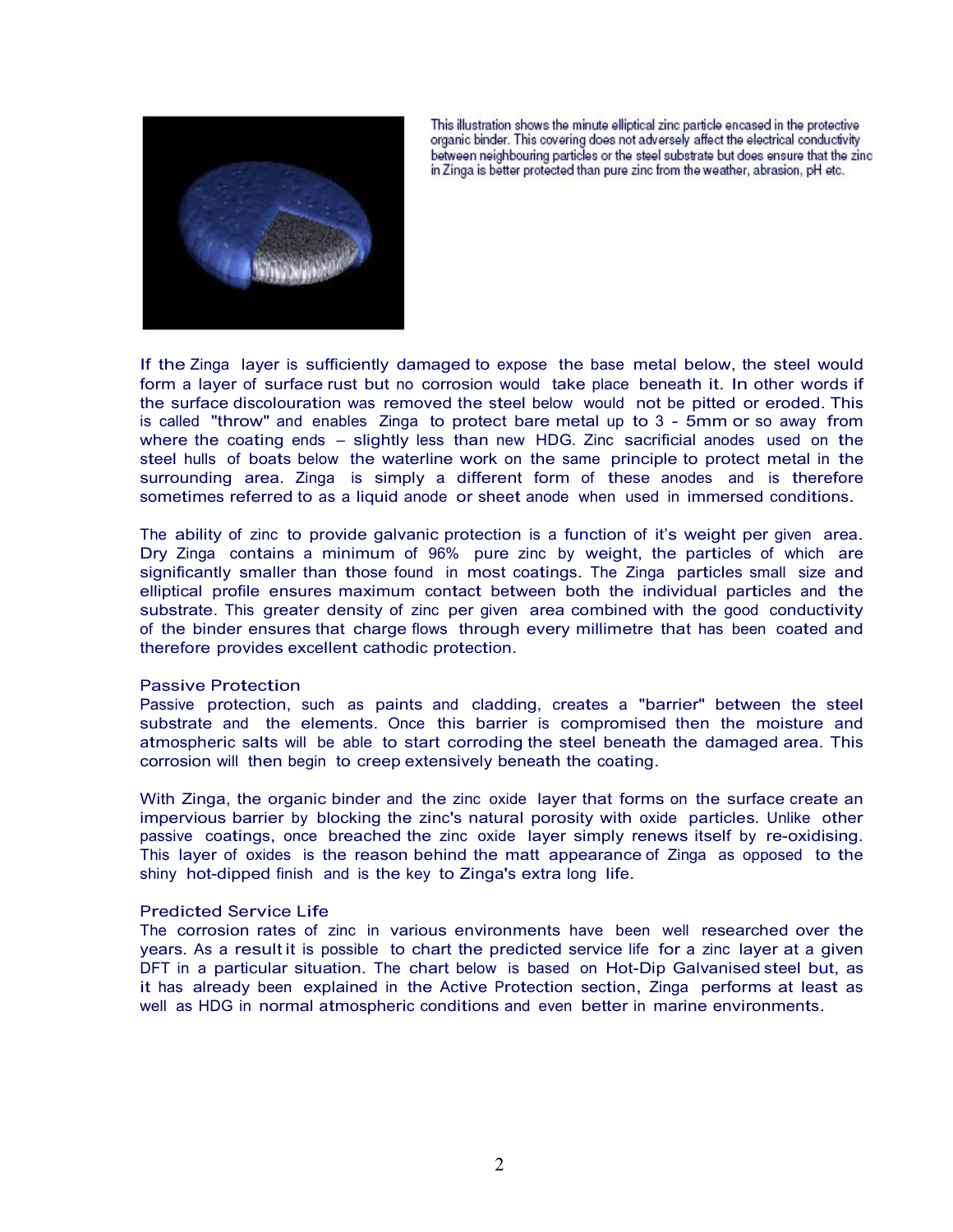

Source: SGS Axa-Med. Service Life is defined as the time to 5% rusting of the steel surface.

You will note on our Standard Specifications that the expected lifespan given is significantly lower than could be derived from this chart. This is because the Specifications were established in conjunction with Zingametall's insurers and therefore remain extremely cautious.

## Duplex Systems

If Zinga is used as part of a duplex system, i.e. is over-coated with another compatible product, the top-coat provides the initial barrier but the zinc oxide will form a secondary barrier if the first layer is compromised for any reason. As the top-coat becomes naturally porous over time, the Zinga fills the pores from below with zinc oxides enabling the top coat to last longer. It is because of this that Zingametall in Belgium state that the lifetime of a duplex system can be 50% more than the life of the Zinga and the topcoat combined.

## Re-Liquidising of Zinga

Another of Zinga's unique characteristics is its ability to re-liquidise when a new coat of Zinga is applied to form a single homogenous layer. This ensures a massive cost saving in on-going maintenance because the old Zinga layer does not have to be removed before re- coating with Zinga. This also means that once the initial abrasive blasting has been completed the surface will never have to be blasted again.

The following microscopic photos demonstrate the total integration of multiple layers of Zinga: